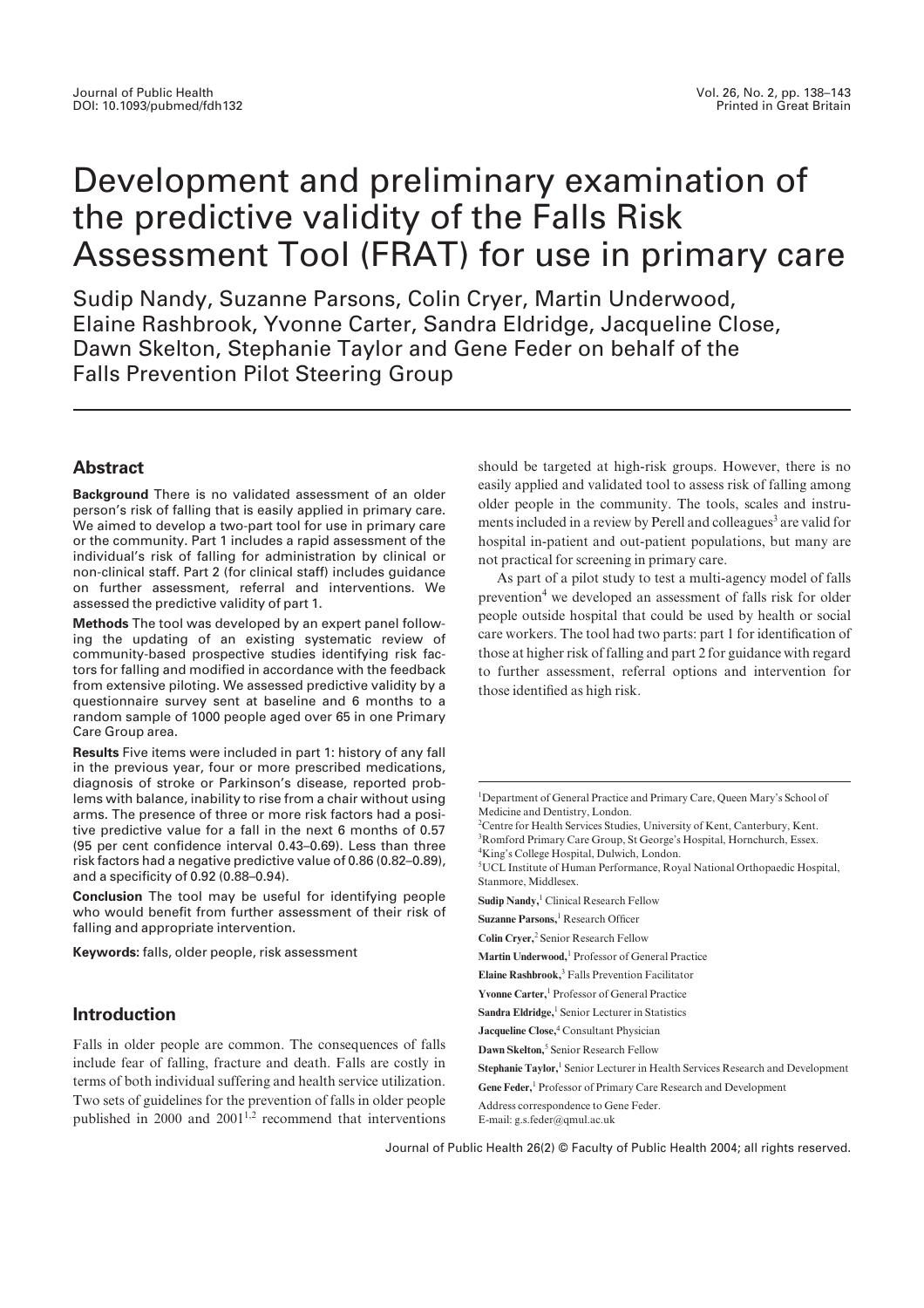# **Methods**

## **Development of the Fall Risk Assessment Tool**

Previous reviews<sup>5,6</sup> of studies identifying risk factors for falls among elderly persons living in the community found four observational studies<sup>7-10</sup> of good methodological quality. We updated the review of Stalenhoef *et al.*<sup>5</sup> with studies published between 1994 and 2000 that met the following inclusion criteria: original investigations of falls in older people living in the community and falls or falls-related injury as an outcome. A MEDLINE search was conducted using the same keywords: accidental falls, aged, elderly, incidence, risk factors and morbidity. Abstracts of potentially relevant studies were assessed against the inclusion criteria. The search yielded 606 English language references; 29 potentially met the inclusion criteria.

One investigator (S.N.) appraised these 29 papers using quality criteria proposed by Stalenhoef *et al.*<sup>5</sup> **(**Table 1). Uncertainty about the application of one or more criteria in one-third of these papers was resolved by discussion with a second investigator (G.F.). Five studies<sup>11–15</sup> met seven or more criteria, as did the four studies previously identified by Stalenhoef *et al*. 5

We grouped into six categories the risk factors identified in all nine high quality prospective studies published between 1981 and 2000: demographic, physical functioning related to legs/ strength/balance and gait, physical functioning related to other measures, medication, mental functioning, history and comorbidity. The different studies measured different risk factors, different combinations of risk factors and were different sizes. In order to quantitatively identify the factors that were likely to be most highly associated with falls we ranked risk factors

#### **Table 1** Criteria for assessing methodological quality of cohort studies of risk factors for falls among older people, after Stalenhof *et al.*<sup>5</sup>

A clear definition of falling had been given

An adequate sample size had been chosen (minimum 100) and sampling procedures had been carried out and described in a proper manner

The outcomes were applicable to the elderly population in general practice

The design was prospective rather than retrospective

An adequate assessment had been made with the usual techniques, e.g. questionnaires, interviews and/or clinical examinations during home visits with standardized procedures and measurements

The duration of follow-up was at least 6 months

The loss during follow-up had been <20%

The data analysis, data interpretation and data presentation were appropriate, i.e. (i) all relevant outcomes were reported, (ii) the outcome parameters were presented in an appropriate way and (iii) the data were analysed using methods for multivariate analysis

The study could be reproduced by other investigators on the basis of description of methods and outcomes

within each category in two ways, first, according to the odds ratio, and secondly, by the value of the lower limit of the 95 per cent confidence interval (CI). These two rankings were then averaged to obtain a composite ranking within a category.

We convened a panel consisting of three general practitioners (Y.C., G.F., S.N.) and a statistician with expertise in the subject (C.C.), to choose, through informal consensus, the risk factors for inclusion in part 1 of the tool. As well as considering the rank of each item, the panel discussed overlap with other items and the feasibility of measurement in a primary or social care setting by someone without clinical training. For part 2 of the tool the panel worked with an exercise physiologist specializing in falls (D.S.) and also considered the results of two randomized controlled trials of multi-faceted interventions for falls prevention<sup>16,17</sup> which had undergone further analysis.<sup>18,19</sup> A second panel meeting was held after extensive piloting of the draft risk assessment tool by health and social care workers to take into account their views about practical aspects of individual items, focusing particularly on the comprehensibility and feasibility of the guidance.

The Falls Risk Assessment Tool (FRAT) was piloted amongst primary healthcare workers, social care workers (including social workers and a home from hospital team), physiotherapists, occupational therapists and residential home carers. Training sessions were held prior to piloting and all participating professionals were asked to comment on the tool and on the feasibility of the suggested referral pathways. We obtained further comments from staff after they had used the draft tool with several patients or residents.

#### **Examination of predictive validity of part 1**

To examine the predictive validity of the FRAT we included the items in part 1 in a postal questionnaire survey to a random sample of 1000 people aged over 65 years living in one Primary Care Group area. Ethical approval for the study was obtained from Barking and Havering Local Research Ethics Committee. A second questionnaire, with up to two reminders was sent 6 months later to all those who had responded to the baseline questionnaire. Each questionnaire included questions incorporating the five items in part 1, some demographic questions and the Euroqual quality of life measure. Respondents were also asked if they had 'fallen in the last 6 months'. With an endpoint of one or more falls during the 6 month period, we calculated the sensitivity, specificity and positive and negative predictive values of part 1 over a 6 month period. We used Youden's index<sup>20</sup> [(sensitivity + specificity) – 1] for rating diagnostic tests to inform final recommendations for screening cut-off points.

## **Results**

#### **Risk factors**

We identified nine high quality prospective cohort studies with falls, recurrent falls or injurious falls as their outcome. The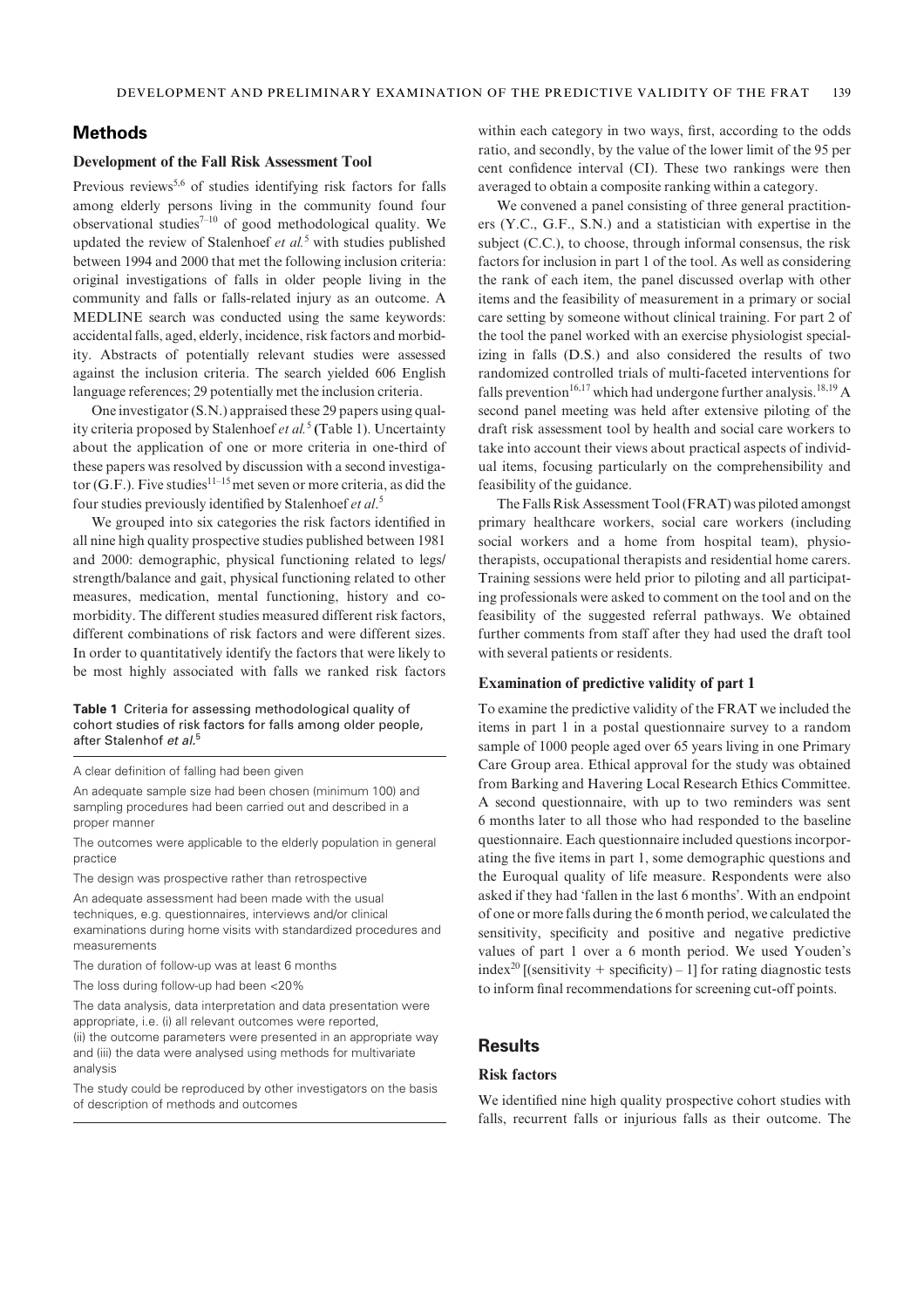significant risk factors after multivariable analysis (e.g. logistic regression) for each of the included studies are listed in Table 2. The risk factors were ranked (see Methods) within six broad categories (details available from the author). The final items included in part 1 of the FRAT were: history of falling in the previous year, taking four or more prescribed medications, history of stroke or Parkinson's disease, reported problems with balance and loss of proximal muscle strength (Table 4). History of falling is simple to ascertain and a significant predictor of future falls. Use of four or more medications was associated with a high relative risk of falling in one study. History of stroke or Parkinson's disease was included as an item because each is a strong independent predictor of falls. The question 'are there any problems with balance?' and asking the person being assessed to rise from a chair of knee height without using their arms (used in two of the studies), covered most of the other significant items in the physical functioning category.

Factors that were also identified from the nine prospective cohort studies, but which were subsequently dropped or modified after review were: lower extremity disability (any reported problems with strength, sensation or balance), use of sedatives, history of arthritis and cognitive impairment. The main criteria for exclusion were overlap between risk factors and limited evidence (i.e. significant risk factor in only one study) (details available from the authors).

Part 2 of the FRAT includes guidance on further referral and interventions for those with the following risk factors: (i) history of falling in the previous year, (ii) taking four or more medications per day, (iii) balance and gait problems, (iv) postural hypotension. These were supported by trials of multi-faceted intervention.16–19 Additional risk factors that were part of the original candidate list of factors for part 2, but subsequently dropped on review were: diagnosis of stroke, diagnosis of Parkinson's disease, poor visual acuity and peripheral neuropathy. The first two were removed because, although they contribute to risk, they are largely addressed by assessing balance and gait; assessment of vision was removed since associations between poor vision and falls in the cohort studies were weak; peripheral neuropathy was removed because, in the pilot study, nurses were not confident about testing sensation.

The first two items in part 2 are the same as in part 1, although in part 2 further methods of assessment are recommended for both items. Balance and gait assessment is covered in greater depth. Asking an older person to talk while they walk is a sensitive predictor of future falls in the hospital setting<sup>21</sup> and is currently under investigation in ambulatory care. The assessments of balance and gait were altered after comments from district nurses who tried to use the draft tool. The 'timed up and go' test was originally included because of the association of slower times with poor balance, $22$  but then removed because of difficulties implementing the test within the confines of patients' homes. It was replaced by the 'one-leg stand' test, which is moderately good at predicting falls.<sup>23</sup> Testing for postural hypotension was feasible for part 2 as assessment is by a doctor or nurse. Guidance on the use of hip protectors in frail ambulatory older people was included in part 2 because of evidence that risk of hip fracture can be reduced by the use of an external hip protector.24 Parts 1 and 2 of the FRAT are presented in the Appendix.

#### **Examination of the positive predictive value of part 1**

A total of 510 people (51 per cent) responded to the baseline survey. Of these, 345 (67.6 per cent) responded to the second survey 6 months later. The characteristics of these respondents are shown in Table 3. The tool's ability at baseline to predict falls within the following 6 months which were reported by the respondents in the 6 month questionnaire is summarized in Table 4. The sensitivity ranged from 0.59 (95 per cent CI 0.48–0.70) to 0.15 (0.09–0.26) and the specificity ranged from 0.80 (0.74–0.84) to 0.97 (0.94–0.99), respectively, depending on whether two, three or four or more risk factors were used as the cut-off for increased risk. Youden's index was similar for two and three risk factors (0.39 and 0.34, respectively), but much lower for four or more risk factors (0.13) (Table 4).

#### **Discussion**

The UK National Service Framework for Older People<sup>25</sup> recommends identification of those most at risk of falls to prioritize further management. We have developed a pragmatic falls risk assessment tool that can be used by a wide range of care professionals to identify a group of older people in primary and residential care at high risk of falling.

The presence of three or more of these risk factors may be the most appropriate cut-off point for this screening tool. It has a high specificity (0.92, 95 per cent CI 0.88–0.94) and a positive predictive value of 0.57 (0.43–0.69). That is, over half of those identified as high risk fell during the subsequent 6 months. The positive predictive value is acceptable as the consequences of intervention for those identified as high risk who will not fall in the next 6 months are likely to be beneficial in other ways, although health service resources would be consumed in further assessment. The low sensitivity (0.42, 95 per cent CI 0.32–0.54) and negative predictive value (0.86, 0.83–0.89) means that a negative screen does not exclude risk of falling; 14 per cent of those who were screen negative reported falls compared with 57 per cent who were screen positive.

This preliminary estimation of predictive validity has several limitations. First, part 1 is designed for direct administration by clinicians or social care staff, whereas the validation used data from self-completed postal questionnaires. This is likely to have led to some error in the reporting of the absence or presence of risk factors. Secondly, the high proportion of respondents living alone who own their own homes and the lack of ethnic minorities means this sample is not representative of older people throughout the United Kingdom. Thirdly, recall does not necessarily measure the true occurrence of falls.<sup>26</sup> However, in our survey, 6 month recall of falls was comparable with diary card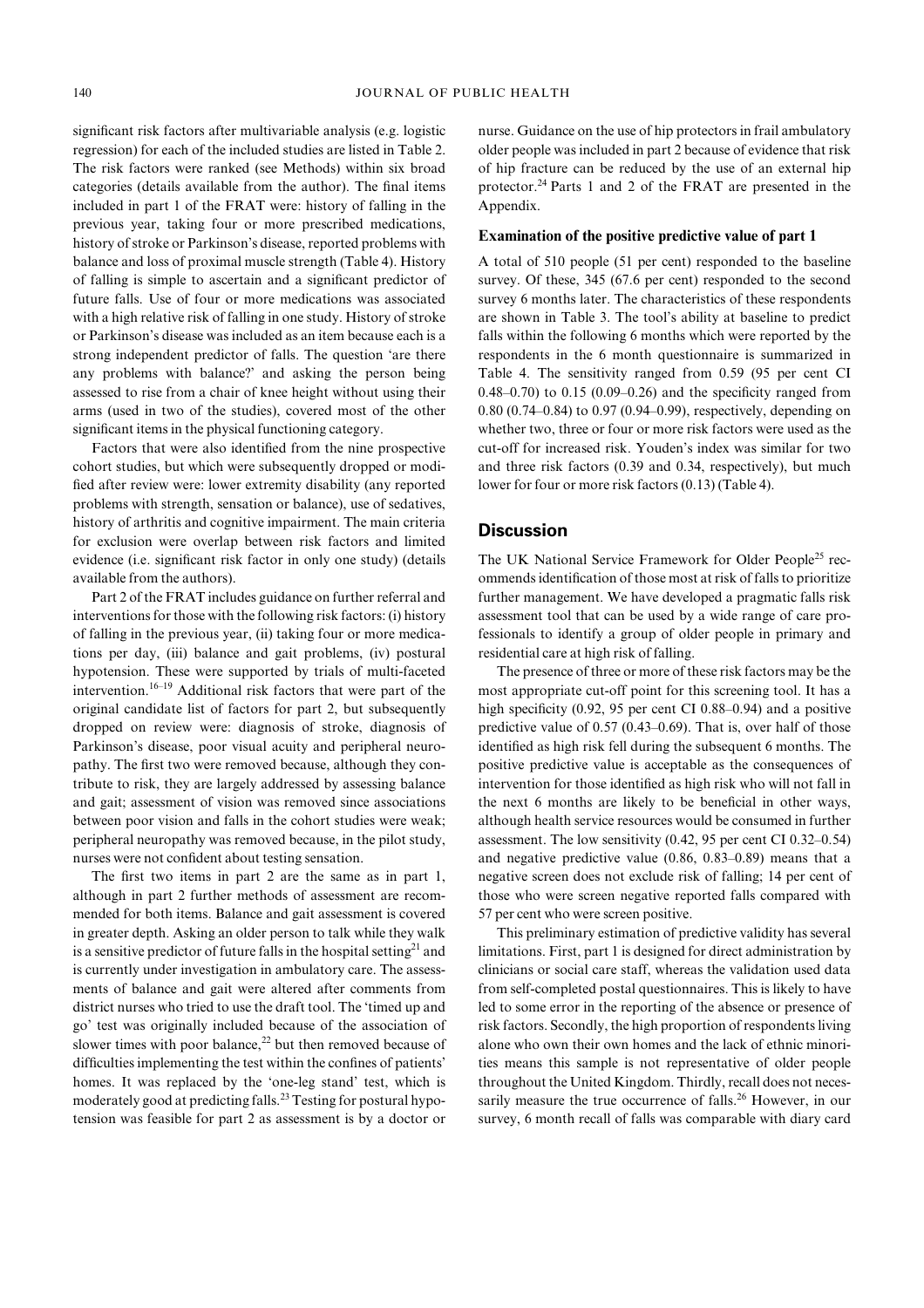| <b>Study</b>                    | <b>Risk factors identified</b>                                                                                                                                                                                                                                                                                                                                                                                                                                                                                                                                                                                                              |                                               | Odds ratio                                                  | 95% CI                                                                                                                              |
|---------------------------------|---------------------------------------------------------------------------------------------------------------------------------------------------------------------------------------------------------------------------------------------------------------------------------------------------------------------------------------------------------------------------------------------------------------------------------------------------------------------------------------------------------------------------------------------------------------------------------------------------------------------------------------------|-----------------------------------------------|-------------------------------------------------------------|-------------------------------------------------------------------------------------------------------------------------------------|
| Tinetti et al. <sup>7</sup>     | Use of sedatives (benzodiazepines, phenothiazines or antidepressants)<br>Cognitive impairment (at least 5 errors on 'short portable mental status questionnaire)<br>Lower extremity disability (any reported problems with strength, sensation or balance)<br>Palmomental reflex<br>Foot problems (moderate or severe bunions, toe deformities, ulcers or deformed nails)<br>More than six balance and gait abnormalities (of unsteady sitting down, unable to stand<br>on one leg unsupported, unsteady turning, unsteady after gentle push on sternum,<br>increased trunk sway, unable to pick up walking pace, increased path deviation) |                                               | 28.3<br>5.0<br>3.8<br>3.0<br>1.8<br>1.49                    | $3.4 - 239.4$<br>$1.8 - 13.7$<br>$2.2 - 6.7$<br>$1.5 - 6.1$<br>$1.0 - 3.1$<br>$1.0 - 3.7$                                           |
| Nevitt et al <sup>8</sup>       | History of $\geq$ 3 falls in previous year<br>White race (compared with 'other' - black, Hispanic, Asian, Pacific Islander)<br>History of previous fall with injury<br>History of arthritis<br>Diagnosis of Parkinson's disease<br>Difficulty standing up from chair (unable or $\geq$ 2.0 s to stand up)<br>Poor tandem gait (asked to perform tandem walk along a 2 m line, 5 cm wide;<br>poor = unable to or $\geq 8$ errors)                                                                                                                                                                                                            |                                               | 2.4<br>2.4<br>3.1<br>2.7<br>9.5<br>3.0<br>2.7               | $1.3 - 4.4$<br>$1.1 - 5.3$<br>$1.5 - 6.6$<br>$1.3 - 5.6$<br>$1.8 - 50.1$<br>$1.2 - 7.2$<br>$1.1 - 6.2$                              |
| Campbell et al. <sup>9</sup>    | Loss of proximal muscle strength (measured by inability to rise from chair of knee<br>height without using arms)                                                                                                                                                                                                                                                                                                                                                                                                                                                                                                                            | M                                             | 3.4                                                         | $1.4 - 8.4$                                                                                                                         |
|                                 | Use of 1-3 drugs<br>Use of $4+$ drugs<br>Use of psychotropic drugs<br>Signs of knee arthritis (examined by a physician)<br>History of stroke                                                                                                                                                                                                                                                                                                                                                                                                                                                                                                | W<br>М<br>W<br>М<br>W<br>W                    | 2.6<br>4.5<br>1.6<br>2.7<br>1.8<br>13.6                     | $1.2 - 5.5$<br>$1.9 - 10.6$<br>$1.0 - 2.8$<br>$1.3 - 5.3$<br>$1.1 - 2.8$<br>$2.6 - 71.3$                                            |
|                                 | Body sway (assessed using a Wright Codoc ataxiameter, >60° in 1 min)<br>Older age                                                                                                                                                                                                                                                                                                                                                                                                                                                                                                                                                           | М<br>W                                        | 2.6<br>1.7                                                  | $1.3 - 5.1$<br>$1.0 - 2.9$                                                                                                          |
| O'Loughlin et al. <sup>10</sup> | Dizziness (in the 14 days preceding the interview)<br>Frequent physical activity (engagement $\geq$ 10 times during previous week in a physical<br>activity from a list of common activities, e.g. dancing, gardening)<br>Days of limited activity (cutting back on activities normally undertaken because of a<br>health problem in the 14 days preceding the interview)<br>History of stroke<br>History of respiratory disorder (asthma, emphysema or chronic bronchitis)<br>Trouble walking 400m (without resting)<br>Trouble bending down (to pick up an object from the floor)                                                         | F<br>F<br>IF<br>F<br>IF<br>IF<br>IF<br>F<br>F | 2.0<br>2.0<br>2.1<br>1.8<br>2.2<br>2.4<br>1.7<br>1.6<br>1.0 | $1.3 - 2.8$<br>$1.3 - 3.0$<br>$1.1 - 3.8$<br>$1.3 - 2.6$<br>$1.4 - 3.6$<br>$1.3 - 4.5$<br>$1.1 - 2.8$<br>$1.2 - 2.4$<br>$1.0 - 2.0$ |
| Tinetti et al. <sup>11</sup>    | Cognitive impairment (Folstein MMS examination <26)<br>At least two chronic conditions (out of: MI, stroke, cancer, DM, arthritis,<br>Parkinson's syndrome)<br>Balance and gait impairment (balance and gait scores calculated using tests of balance                                                                                                                                                                                                                                                                                                                                                                                       |                                               | 2.2<br>2.0<br>1.8                                           | $1.5 - 3.2$<br>$1.4 - 2.9$<br>$1.3 - 2.7$                                                                                           |
| Luukinen et al. <sup>12</sup>   | manoeuvres and gait manoeuvres, <12/22 considered impaired)<br>Low BMI $(< 22)$<br>History of falling (during the previous year)                                                                                                                                                                                                                                                                                                                                                                                                                                                                                                            |                                               | 1.8<br>3.3                                                  | $1.2 - 2.5$<br>$2.0 - 5.4$                                                                                                          |
|                                 | Peripheral neuropathy (vibration sense absent and pain sense on knees reduced)<br>Use of psychotropic medication<br>Slow walking speed (<0.77 m/s over 10 m)                                                                                                                                                                                                                                                                                                                                                                                                                                                                                |                                               | 1.9<br>2.1<br>1.8                                           | $1.1 - 3.2$<br>$1.3 - 3.4$<br>$1.1 - 3.0$                                                                                           |
| Graafmans et al. <sup>13</sup>  | Mobility impairment (impairment of balance, leg-extension strength or gait)<br>History of dizziness upon standing                                                                                                                                                                                                                                                                                                                                                                                                                                                                                                                           | F<br>RF<br>F                                  | 2.6<br>5.0<br>2.1                                           | $1.6 - 3.4$<br>$2.2 - 11.4$<br>$1.2 - 3.7$                                                                                          |
|                                 | History of stroke<br>Poor mental state (MMSE 24 or less)<br>Orthostatic (postural) hypotension (a drop of ≥20 mmHg in systolic BP and/or<br>$\geq$ 10 mmHg in diastolic)                                                                                                                                                                                                                                                                                                                                                                                                                                                                    | RF<br>RF<br>RF<br>RF                          | 2.1<br>3.4<br>2.4<br>2.0                                    | $1.1 - 4.2$<br>$1.5 - 7.9$<br>$1.2 - 4.8$<br>$1.0 - 4.2$                                                                            |
| Northridge et al. <sup>14</sup> | Parkinson's disease<br>Arthritis                                                                                                                                                                                                                                                                                                                                                                                                                                                                                                                                                                                                            |                                               | 7.7                                                         | $1.2 - 51.1$                                                                                                                        |
|                                 | Environmental (related to home hazards) first fall<br>Non-environmental second fall<br>Environmental second fall                                                                                                                                                                                                                                                                                                                                                                                                                                                                                                                            |                                               | 2.6<br>2.7<br>2.9                                           | $1.3 - 5.1$<br>$1.1 - 6.5$<br>$1.2 - 7.0$                                                                                           |
| Koski et al. <sup>15</sup>      | Peripheral neuropathy (decreased pain sense in feet)<br>Insomnia                                                                                                                                                                                                                                                                                                                                                                                                                                                                                                                                                                            |                                               | 2.5<br>4.1                                                  | $1.1 - 5.7$<br>$1.7 - 9.8$                                                                                                          |

## **Table 2** Statistically significant risk factors in the nine included studies

F, fall; RR, relative risk; IF, injurious fall; RF, recurrent falls; M, in men; W, in women.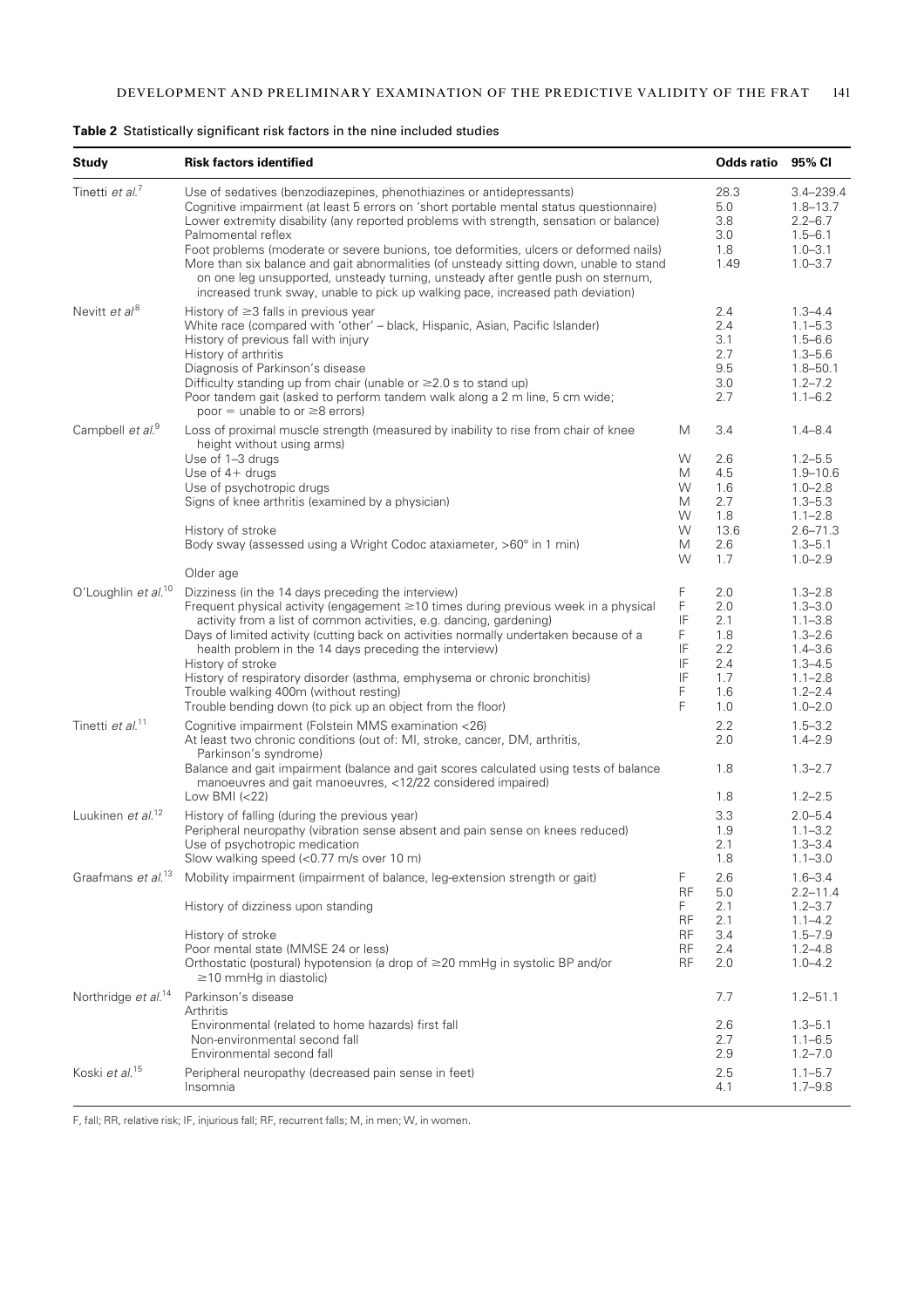recording.4 Full validation requires a prospective study where the tool is administered to older people in the same contexts in which it will be used in practice.

## **Limitations of cohort studies used to identify predictive factors**

The main source of evidence for our choice of risk factors in our tool was cohort studies and these have limitations when used to develop a falls risk assessment tool. These studies have heterogeneous population bases, a variety of outcomes (falls, recurrent falls, injurious falls) and included different risk factors. Even when risk factors were ostensibly the same between studies, they were often assessed using different methods, which partly accounts for the inconsistency in results between some of the studies. In addition, none of the studies reported multivariable analyses using all the factors we finally chose for the assessment tool, so we are not certain that our tool contains the most efficient combination of factors. In eight of the nine prospective cohort studies identified in our review, the partici-

| <b>Table 3</b> Baseline characteristics of responders to |  |  |
|----------------------------------------------------------|--|--|
| questionnaire survey used to validate the FRAT           |  |  |

| <b>Characteristic</b>                                  | <b>Proportion (number/</b><br>total responses) |
|--------------------------------------------------------|------------------------------------------------|
| Female (%)                                             | 55 (189/343)                                   |
| Mean age (standard deviation) (years)                  | 74.4 (6.4)                                     |
| Age range (years)                                      | 65-92                                          |
| Living alone (%)                                       | 32 (109/340)                                   |
| People living alone who are home<br>owners (%)         | 83.2 (90/108)                                  |
| White (%)                                              | 98.8 (334/338)                                 |
| Left full time education at 16 years or<br>younger (%) | 87.0 (290/333)                                 |
| Access to car transport (%)                            | 63.8 (217/340)                                 |
| % With balance problems                                | 24.8 (85/342)                                  |
| % Fallen in the past 6 months                          | 25.3 (86/339)                                  |
| % With >1 fall in the past 6 months                    | 34.9 (30/86)                                   |
| Received medical attention for fall                    |                                                |
| % Seen in accident and emergency<br>department         | 17.4 (15/86)                                   |
| % Visited general practitioner                         | 18.6 (16/86)                                   |
| % Afraid of falling if have fallen                     | 52.0 (44/85)                                   |
| % Afraid of falling if have not fallen                 | 21.9 (53/242)                                  |
| % Reporting mobility problems                          | 36.2 (119/328)                                 |
| Eurogol mean score (standard deviation)                | 0.76(0.26)                                     |

**Table 4** Sensitivity, specificity and predictive values of the FRAT

pants lived at home. Consequently, use of the tool in residential care populations is less justified.

The wider trial literature as systematically reviewed in guidelines<sup>1,2</sup> supports our choice of factors for part 2 of the tool:

- Falls history: trials of exercise targeting older people with a history of falls resulted in reduced rates of falling.
- Medicine review: reduction in total number of medications or in prescribing of psychotropic drugs is an important component of multi-faceted interventions in positive falls prevention trials.
- Balance and gait problems: trials targeting older people with these and other mobility problems that offered individualized exercise programmes showed a reduction in falls.
- Postural hypotension: management of postural hypotension was part of an effective intervention in two trials.

We believe that following further evaluation, the FRAT may prove useful in the single assessment of older people, as recommended in the National Service Framework for Older People.25 Recent Department of Health guidance gives examples of assessment tools and scales.27 Three of the recommended tools, Camberwell Assessment for the Needs of the Elderly (CANE), EASY-Care 2002–2005, Functional Assessment Care Environment (FACE), only elicit a falls history or a clinical judgement of falls risk without guidance on further assessment or management for people at risk of falling. The fourth (MDS-Home Care) uses a range of risk factors in the initial screen and recommends detailed specialist assessment if any are present.

Impaired vision has traditionally been considered an important risk factor for falls in older people, but our review did not find strong evidence that visual impairment was independently associated with falling. A more recent review, $28$  with a wider search strategy, found 20 studies that satisfied their selection criteria. The review found that older people with decreased visual acuity and other visual deficits are more likely to have a fall compared with fully sighted populations and more likely to have recurrent and injurious falls. No single intervention studies were identified that developed and evaluated vision-related interventions to reduce the risk of falls or falls injuries, and the effects of vision testing and appropriate referral/treatment in multifactorial interventions could not be isolated. On the basis of this evidence, visual impairment could be included in an assessment tool, probably in the equivalent of our part 2.

In summary, our tool is designed for use by clinical and nonclinical care professionals and is particularly suited to primary

| Threshold for high risk    | <b>Sensitivity</b><br>$(95% \text{ Cl})$ | <b>Specificity</b><br>(95% CI) | <b>Positive predictive</b><br>value (95% CI) | <b>Negative predictive</b><br>value (95% CI) | Youden's index<br>(95% CI) |
|----------------------------|------------------------------------------|--------------------------------|----------------------------------------------|----------------------------------------------|----------------------------|
| Two or more risk factors   | $0.59(0.48 - 0.70)$                      | $0.80(0.74 - 0.84)$            | $0.43(0.34 - 0.53)$                          | $0.88(0.84 - 0.92)$                          | $0.387(0.263 - 0.511)$     |
| Three or more risk factors | $0.42(0.32 - 0.54)$                      | $0.92(0.88 - 0.94)$            | $0.57(0.43 - 0.69)$                          | $0.86(0.83 - 0.89)$                          | $0.339(0.185 - 0.493)$     |
| Four or more risk factors  | $0.15(0.089 - 0.26)$                     | $0.97(0.94 - 0.99)$            | $0.58(0.37-0.77)$                            | $0.82(0.77-0.86)$                            | $0.126(0.040 - 0.212)$     |